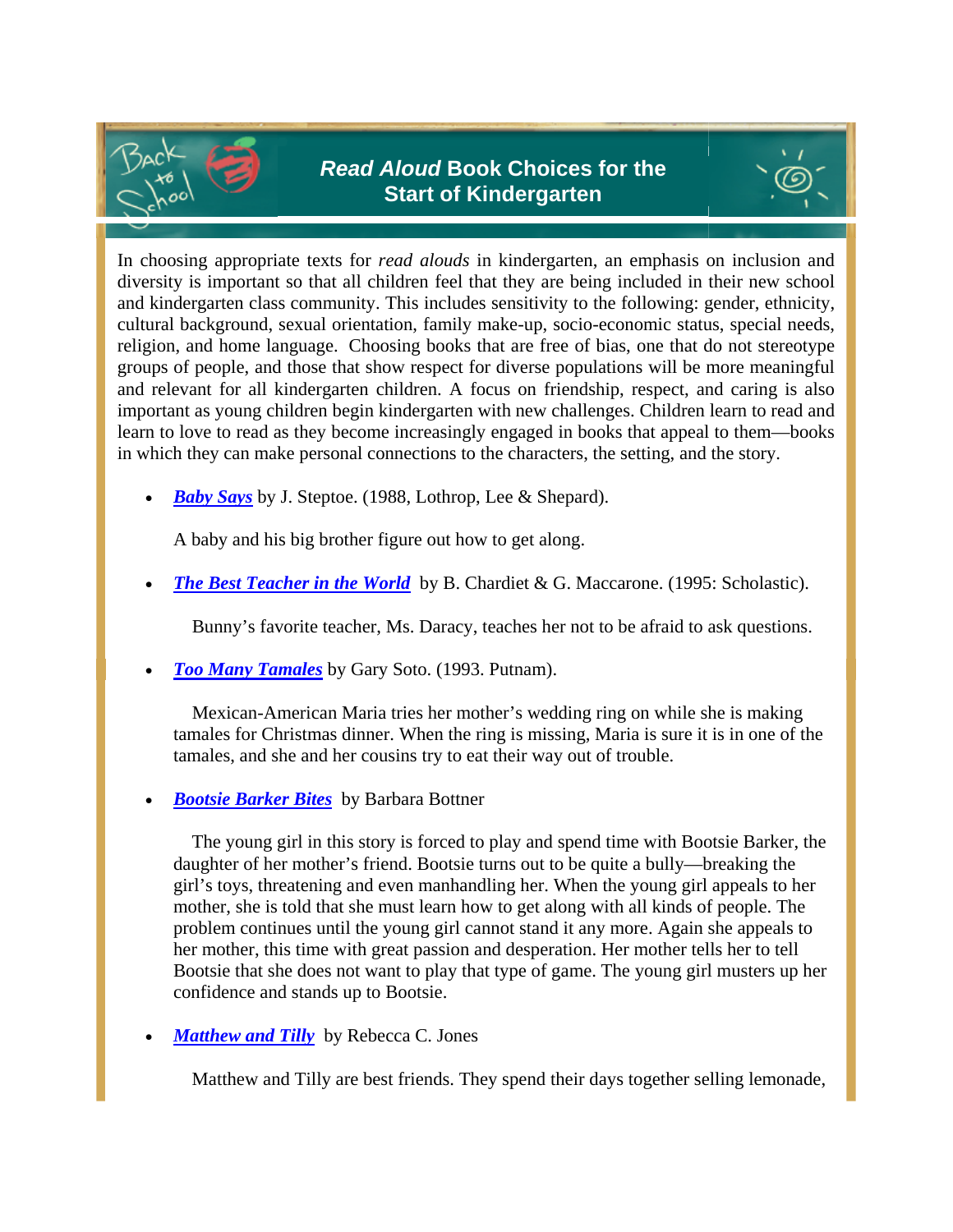playing games, and enjoying each other's company. One day, however, Matthew and Tilly have an argument over a broken crayon. The argument escalates into namecalling, and finally they decide to separate. While playing alone each child initially relishes having things his own way but soon realizes that experiences are more fun when shared with a friend. Apologies are made, and soon the two friends are playing together again.

*The Stonecutter* by Demi (1995, Crown).

 A stonecutter desires to be something or someone other than himself until one wish too many teaches him a valuable lesson.

*Anna Banana and Me* by Lenore Blegvad. (1987/1999, Aladdin).

 Anna Banana is a fearless young girl who plays with a timid boy and eventually becomes his friend.

*Stellaluna* by Janell Cannon (1993, Harcourt)

 Stellaluna is a young bat who learns to survive by adapting to her new life with a family of birds. She also learns about friendship and respect for others.

*Verdi* by Janell Cannon ((1997, Harcourt)

 Verdi is a bright yellow snake who does everything he can to prevent himself from turning green like the old snakes. When Verdi does turn green, though, he learns to respect the elders and discovers that what matters most is what is on the inside.

*Crickwing* by Janell Cannon (2000, Harcourt)

 Crickwing is a cockroach with a crooked wing who likes to pick on leafcutter ants. Over time, he comes to realize the ants are a sophisticated colony that works cooperatively; he gains respect for them and stops his bullying.

*Arnie and the New Kid* by Nancy Carlson (1990, Viking/Penguin).

 Phillip is the new kid in school. He sits in a wheelchair and needs help dong some things. Arnie teases Phillip for being different, until Arnie has an accident himself.

*Big Al* by Andrew Clements (1997, Simon & Shuster).

 Big Al is a very friendly fish, but the smaller fish are afraid of him because of his huge size. By the end he manages to show them that he is really nice.